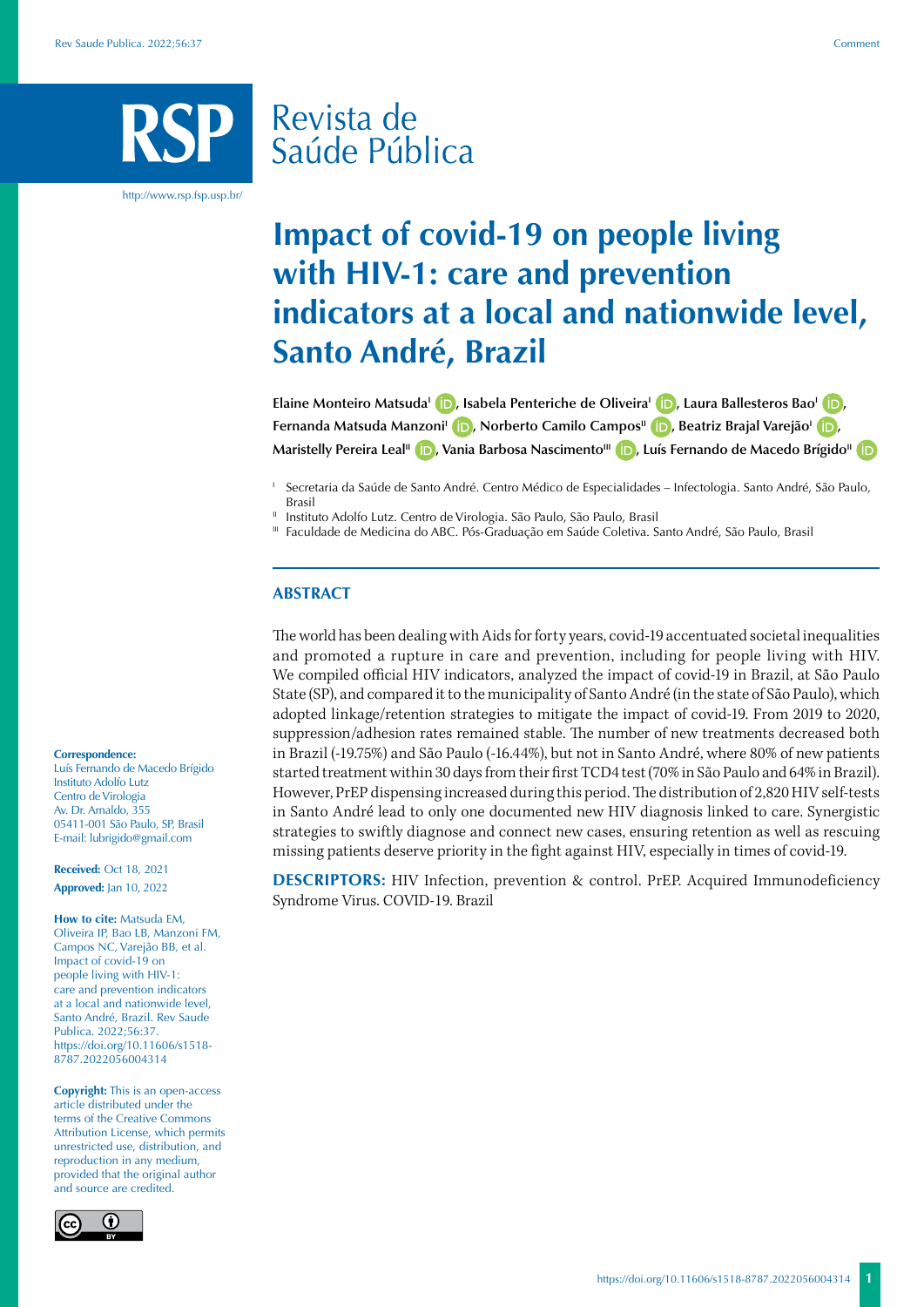## **INTRODUCTION**

The WHO<sup>1</sup> declared the coronavirus disease 2019 (covid-19) a pandemic early in 2020. By March 29, 2021, the world had 196,553,009 confirmed cases, including 4,200, 412 deaths. Even though Brazil has 2.7% of the world population, it concentrated 13.3% of all covid-19 cases and 26.9% of all deaths at that time, with more than half a million deaths by July, 2021<sup>2,3</sup>.

Meanwhile, 40 years after the first documented Aids cases, its pandemic is far from reaching an end. In 2020 it was estimated that 37,700,000 people were living with HIV (PLWH), 1,500,000 new infections occurred during the year, 680,000 deaths related to Aids, with 73% of PLWH receiving antiretroviral therapy (ART)<sup>4</sup>. All over the world, health services have been disrupted, including those needed to support prevention, diagnosis, and treatment<sup>5,6</sup>.

The Brazilian Unified Health System (SUS) ensures access to health and services in a universal, equal, and integral way. Along with free ART for all PLWH and specific policies, Brazil had been a model for Aids response, a leadership that was further shaken in recent years as result of a crisis that originated from cuts and freezes in the budget for health, education, and social assistance<sup>7</sup>. SARS-CoV-2 aggravated this scenario both directly, because of covid-19 disease, and indirectly, by disrupting HIV care<sup>8,9</sup>. The covid-19 pandemic has accentuated existing inequalities and made the vulnerable population more vulnerable to hunger, violence, and diseases. The metaphor "we are not in the same boat, but in the same tempestuous sea" expresses the very unequal conditions in coping with covid-19 demands.

#### **Strategies Adopted at the Santo André Infectious Diseases Outpatient Clinic**

Coinciding with the beginning of the first covid-19 wave in Brazil (March 2020), the Santo André infectious diseases outpatient clinic (SA-IDC), the reference in the care of PLWH in the city, started a research project which aimed to test strategies to improve patient linkage/retention, an initiative that was adapted to the restrictions imposed by covid-19. The main strategies to mitigate the impact of covid-19 were: (i) screening at admission, managing users' needs; ii) maintenance of new patients' admission (without prior follow-up or transfer) as much as possible, and linking on the same day of admission; iii) maintenance of antiretroviral dispensing; iv) evaluation of complaints and need for laboratory exam collection at ART withdrawal; v) phone monitoring of newly admitted cases with recalls by the nursing staff until viral suppression was achieved; vi) contact with cases with delays in ART withdrawal for over ten days, first by WhatsApp message and, if unanswered, a home visit was made by the social worker; vii) provision of HIV rapid self-test for users seeking them, after discarding post-exposure prophylaxis (PEP) eligibility and; viii) psychological evaluations were maintained, whenever possible, online.

### **Official HIV Care and Prevention Indicators**

We conducted a descriptive study based on data on the Brazilian Ministry of Health official registry of HIV/Aids care and prevention indicators (MS/SVS/Department of Chronic Diseases and Sexually Transmitted Infections) to evaluate whether the strategies adopted in Santo André mitigated the difficulties imposed by the covid-19 pandemic. Information for 2019, 2020, and 2021 (analyzed from figures for its first semester) from Brazil, São Paulo State (SP), and Santo André (SA) were compared<sup>10,11</sup>. Number of T CD4 counts, HIV viral load tests, patients starting treatment, and antiretroviral dispensing were obtained from the covid-19 HIV panel<sup>12</sup>. Clinical information<sup>13</sup> for 2019 and 2020 on linked patients, late, and timely diagnosis, viralsuppression, and adherence to ART were evaluated. Table 1 and 2 summarize the indicators provided by the Ministry of Health. Table 1 shows information from a panel developed to assist and monitor the care provided by states and municipalities concerning the main operational indicators that affect treatment and prevention regarding the HIV epidemic in the years 2019, 2020, and projected for 2021, as well as their variation (2019–2020 and 2020–2021). Figure 1 illustrates the proportional variation of the indicators shown in Table 1<sup>12</sup>. Table 2 shows HIV-related clinical indicators for 2019 and 2020<sup>13</sup>.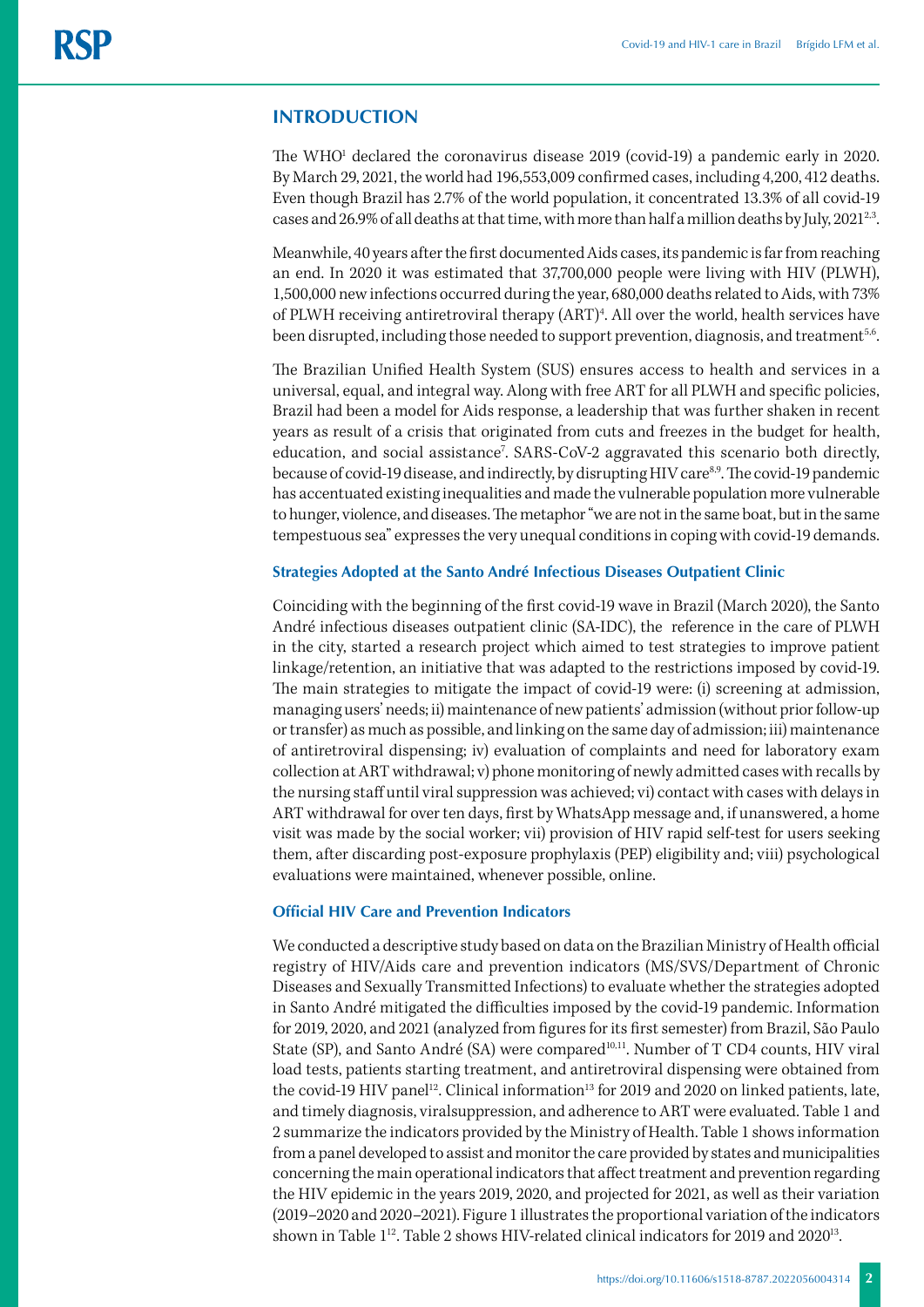|             |                                 | <b>Numbers</b><br>of ART<br>dispensation | <b>PLWH</b><br><b>linked</b> | <b>Numbers of</b><br><b>CD4</b> count<br>tests | <b>Numbers</b><br>of HIV viral<br>load tests | <b>PLWH</b> that<br>started <b>ART</b> | <b>Numbers</b><br>of HIV<br>self-tested<br>distribution | <b>Number</b><br>of PrEP<br>dispensations | <b>Number</b><br>of PEP<br>dispensations |
|-------------|---------------------------------|------------------------------------------|------------------------------|------------------------------------------------|----------------------------------------------|----------------------------------------|---------------------------------------------------------|-------------------------------------------|------------------------------------------|
| Brazil      | 2019                            | 4,844,525                                | 675,786                      | 455,554                                        | 919,516                                      | 73,030                                 | 56,703                                                  | 50,341                                    | 112,613                                  |
|             | 2020                            | 4,143,652                                | 705,261                      | 306,009                                        | 732,287                                      | 58,933                                 | 172,606                                                 | 71,147                                    | 96,419                                   |
|             | 2021 <sup>a</sup>               | 3,900,442                                | 738,979                      | 361,648                                        | 864,430                                      | 61,652                                 | 93,972                                                  | 86,834                                    | 102,940                                  |
|             | Δ2019-2020                      | $-14.5$                                  | 4.4                          | $-32.8$                                        | $-20.4$                                      | $-19.3$                                | 204                                                     | 41.3                                      | $-14.4$                                  |
|             | $\Delta$ 2020-2021 <sup>a</sup> | $-5.9$                                   | 4.8                          | 18.2                                           | 18.0                                         | 4.6                                    | $-45.6$                                                 | 22.0                                      | 6.8                                      |
|             |                                 |                                          |                              |                                                |                                              |                                        |                                                         |                                           |                                          |
| São Paulo   | 2019                            | 1,040,794                                | 163,188                      | 101,954                                        | 232,568                                      | 13,505                                 | 36,772                                                  | 22,320                                    | 41,029                                   |
|             | 2020                            | 9,31,576                                 | 168,433                      | 78,400                                         | 197,128                                      | 11,642                                 | 92,666                                                  | 34,144                                    | 34,777                                   |
|             | 2021 <sup>a</sup>               | 875,110                                  | 174,340                      | 89,614                                         | 230,226                                      | 11,742                                 | 54,026                                                  | 41,048                                    | 35,908                                   |
|             | Δ2019-2020                      | $-10.5$                                  | 3.2                          | $-23.1$                                        | $-15.2$                                      | $-13.8$                                | 152                                                     | 53.0                                      | $-15.2$                                  |
|             | $\Delta$ 2020-2021 <sup>a</sup> | $-6.1$                                   | 3.5                          | 14.3                                           | 16.8                                         | 0.9                                    | $-41.7$                                                 | 20.2                                      | 3.3                                      |
|             |                                 |                                          |                              |                                                |                                              |                                        |                                                         |                                           |                                          |
| Santo André | 2019                            | 17,724                                   | 2,432                        | 1,249                                          | 3,746                                        | 183                                    | 6                                                       | 386                                       | 733                                      |
|             | 2020                            | 13,956                                   | 2,549                        | 683                                            | 2,852                                        | 176                                    | 2,820                                                   | 457                                       | 706                                      |
|             | 2021 <sup>a</sup>               | 11,716                                   | 2,644                        | 820                                            | 3,014                                        | 154                                    | 274                                                     | 484                                       | 636                                      |
|             | Δ2019-2020                      | $-21.3$                                  | 4.8                          | $-45.3$                                        | $-23.9$                                      | $-3.8$                                 | 46,900                                                  | 18.4                                      | $-3.7$                                   |
|             | $\Delta$ 2020-2021 <sup>a</sup> | $-16.1$                                  | 3.7                          | 20.1                                           | 5.7                                          | $-12.5$                                | $-90.3$                                                 | 5.9                                       | $-9.9$                                   |

#### **Table 1.** HIV care parameters obtained from the covid-19 HIV panel 2019–2021.

ART: antiretroviral; PLWH: persons living with HIV; PrEP: pre-exposure prophylaxis; PEP: postexposure prophylaxis.

a HIV indicators for all the country, São Paulo state and City of Santo André at pre-pandemic (2019) and two pos pandemic years 2020 e 2021, the latter projected from the first semester, and ∆ the variation 2019–2020 and 2020–2021 as percentage of change.

Source: Ministério da Saúde (BR) 202012.

#### **Table 2.** HIV clinical indicators (2019–2020) in Brazil, São Paulo state and city of Santo André.

|               |                    | Late<br>diagnosis<br>(%) | <b>ART</b><br>within<br>30 days<br>(%) | <b>Linked</b> | <b>Started</b><br><b>ART</b> | <b>On ART</b> | <b>Timely</b><br>start<br>of ART<br>(%) | <b>Viral</b><br>suppression<br>(%) | <b>Sustained</b><br>suppression<br>(%) | <b>Sufficient</b><br>adhesion<br>(%) | <b>Insufficient</b><br>adhesion<br>(%) | Loss of<br>follow-up<br>(%) |
|---------------|--------------------|--------------------------|----------------------------------------|---------------|------------------------------|---------------|-----------------------------------------|------------------------------------|----------------------------------------|--------------------------------------|----------------------------------------|-----------------------------|
| <b>Brazil</b> | 2019               | 26                       | 58                                     | 753,316       | 68,527                       | 633,699       | 35                                      | 88                                 | 74                                     | 73                                   | 18                                     | 9                           |
|               | 2020               | 27                       | 64                                     | 757,075       | 54,995                       | 665,080       | 35                                      | 89                                 | 76                                     | 78                                   | 13                                     | 9                           |
|               | $\Delta$ 2019–2020 | $\mathbf{1}$             | 6                                      | 0.50          | $-19.75$                     | 4.95          | $\mathbf{0}$                            |                                    | $\overline{2}$                         | 5                                    | $-5$                                   | $\mathbf{0}$                |
|               |                    |                          |                                        |               |                              |               |                                         |                                    |                                        |                                      |                                        |                             |
| São Paulo     | 2019               | 23                       | 61                                     | 179,763       | 12,820                       | 150,986       | 38                                      | 90                                 | 76                                     | 75                                   | 16                                     | 10                          |
|               | 2020               | 23                       | 70                                     | 179,859       | 10,713                       | 158,608       | 37                                      | 91                                 | 78                                     | 79                                   | 13                                     | 8                           |
|               | $\Delta$ 2019-2020 | $\mathbf{0}$             | 9                                      | 0.05          | $-16.44$                     | 5.05          | $-1$                                    |                                    | $\overline{2}$                         | $\overline{4}$                       | $-3$                                   | $-2$                        |
|               |                    |                          |                                        |               |                              |               |                                         |                                    |                                        |                                      |                                        |                             |
| Santo André   | 2019               | 27                       | 82                                     | 2,714         | 181                          | 2,381         | 43                                      | 92                                 | 78                                     | 80                                   | 14                                     | 6                           |
|               | 2020               | 23                       | 84                                     | 2,724         | 181                          | 2,449         | 31                                      | 93                                 | 80                                     | 87                                   | 6                                      | $\overline{7}$              |
|               | $\Delta$ 2019-2020 | $-4$                     | $\overline{2}$                         | 0.37          | 0.00                         | 2.86          | $-12$                                   |                                    | $\overline{2}$                         | 7                                    | $-8$                                   |                             |

Data for all the country, only the São Paulo state and only City of Santo André at pre-covid-19 pandemic (2019) and first covid-19 pandemic year (2020), with ∆, variation (percentage).

ART: antiretroviral; Late diagnosis: percentage of individuals with a first count of T CD4 cells record < 200 cells/mL; Treatment within 30 days: Percentage of individuals eligible for ART who started treatment within one month after performed the first count of T CD4 cells; Linked: number of individuals with at least one dispensation, one T CD4 cells or viral load collection; Started ART: number of individuals who started ART; On ART: number of persons living with HIV (PLWH) on ART (at least one medication dispensing, or withdraw, in the last 100 days); Timely start of ART: proportion of individuals starting ART with T CD4 cells > 500 cells/mL; Viral suppression (percentage of viral suppression): all individuals on ART (dispensed in the last 100 days of the year) who performed viral load, whose result was below 50 copies/mL; Sustained suppression: percentage of individuals on ART (withdraw in the last 100 days of the year, for at least two years and who performed at least 02 viral load tests with results below 50 copies/mL after at least 06 months from the beginning of the treatment; Sufficient adhesion: proportion of individuals with more than 80% ART adherence at the end of each year. Insufficient adhesion: proportion of individuals with at least one withdrawal of ARV, but with more than 80% adherence at the end of each year; Loss of follow-up: proportion of individuals without at least one withdrawal at the end of each year. Source: Ministério da Saúde (BR) 2021<sup>13</sup>.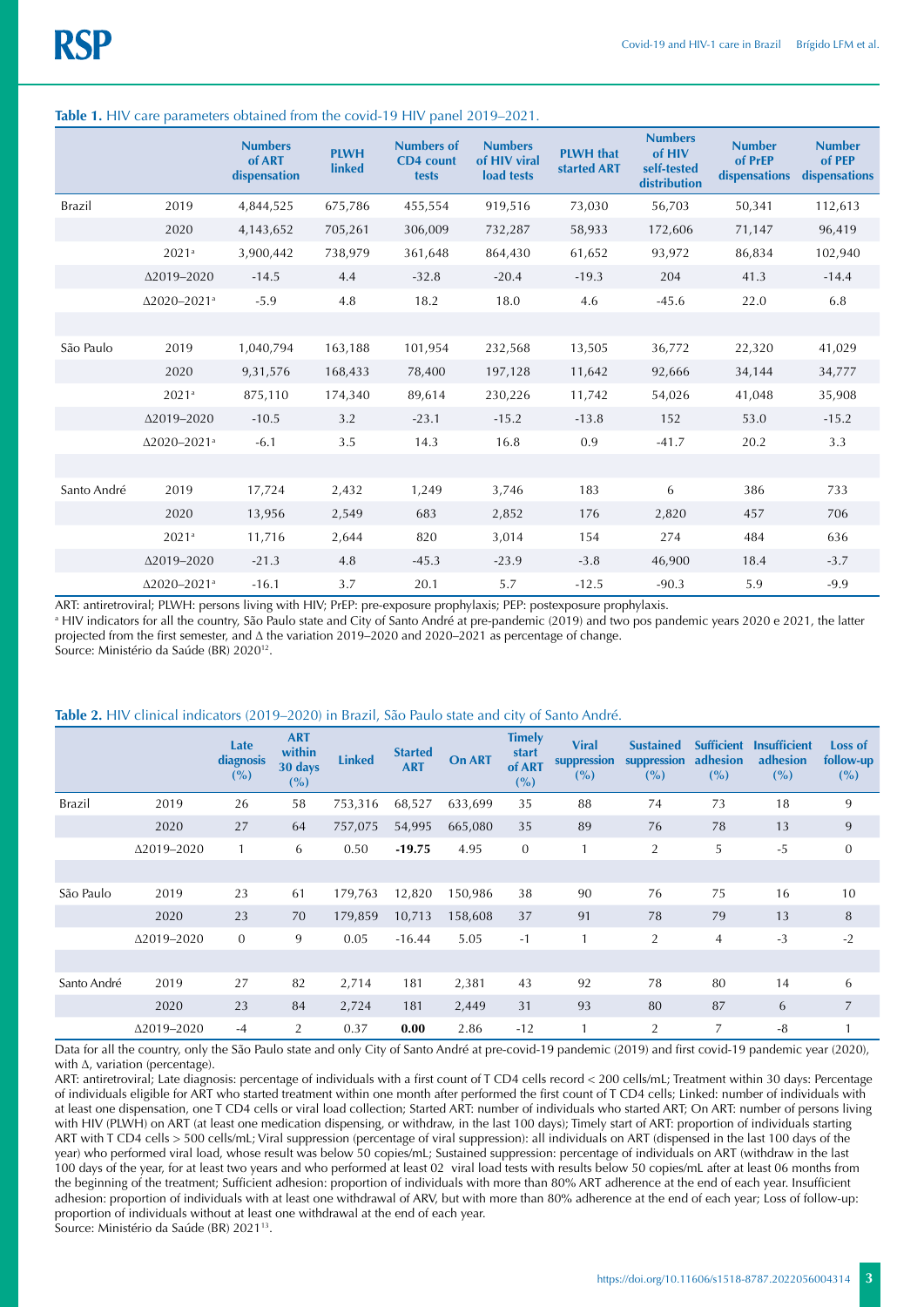### **Consequences of the covid-19 pandemic: not everything got worse**

The response to covid-19 included the cancellation of appointments and the routine collection of tests in all health units in mid-March 2020. The decrease in the number of ART dispensations as treatment shown in Table 1 and Figure 1, is a result of the increase in the amount of ART dispensed each time from 30 to 90 days, from 8%, 16%, and 6%, in 2019 to 25% in all strata by 2020, representing an increase (17%, 9%, and 19%) in Brazil, São Paulo, and Santo André, respectively. This was an old request that facilitates medication dispensing that should be further expanded. This ART multi-month dispensing policy proved able to contribute both to adherence to HIV treatment as well to a decrease in opportunities for transmission of covid-1914, moreover, ART is an fundamental tool to control the HIV epidemic, as the "undetectable=untransmittable" policy shows<sup>15</sup>.

While pre-exposure prophylaxis (PrEP) dispensation increased (41%, 53%, and 18%), post-exposure prophylaxis (PEP) dispensation decreased (14%, 15%, and 4%) in 2020, when compared to 2019, in Brazil, São Paulo, and Santo André, respectively. At least in Santo André, where we had access to the details of PEP use, its decrease was due to the 37% reduction in the demand for accidents with biological material, from 155 in 2019 to 98 in 2020, whereas use for consented sexual exposure increased 6%, from 527 in 2019 to 557 in





ART: antiretroviral; PLWH, persons living with HIV; PrEP, pre-exposure prophylaxis; PEP, post-exposure prophylaxis. a Data for 2021 were estimated from data for the first half of 2021, multiplying them by 2. Source: Ministério da Saúde (BR) 2020<sup>12</sup>.

Figure 1. Proportion of variation of covid-19 HIV panel data between 2019–2020 and 2020–2021<sup>a</sup>.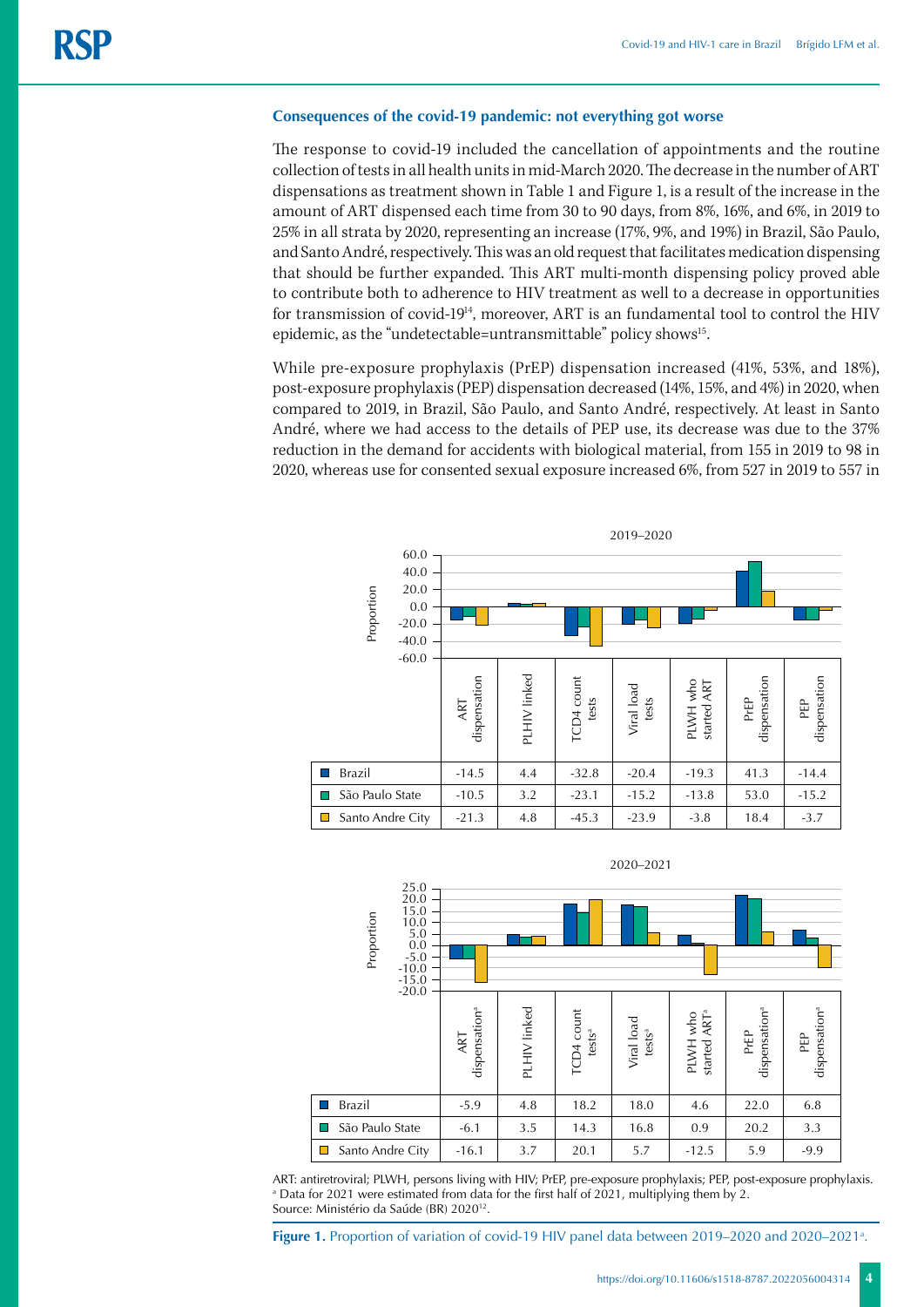2020. The increase coincided with a time when contact should have been restricted due to covid-19. PrEP dispensation increased overall due to efforts of national implementation, which was not so evident in Santo André, due to a reduction in the health care team that lead to the suspension of new PrEP program admissions.

Figure 2 shows mortality rates in Brazil, São Paulo, and Santo André as the result of the first and second infection waves<sup>10,11</sup> to contextualize the covid-19 pandemic phases. Covid-19 death rates, shown as deaths per 100,000 inhabitants, were estimated by dividing the number of deaths by the estimated population of 2021 ([https://www.ibge.gov.br/](about:blank)) and multiplying the result by 100,000. Thus, we obtained 260 (Brazil), 298 (SP), and 335 (SA) deaths per 100,000 inhabitants. The higher documented death rate in Santo André suggests that the city was proportionally more affected by covid-19, with 12% and 29% more deaths/100,000 inhabitants than the state and country, respectively.

The Santo André public health system prioritizes the diagnosis of HIV infections via HIV rapid tests (RT) performed on SUS health services. The amount of RT performed for diagnosis in 2019, 2020, and in the first half of 2021 was provided by the Santo André health department. Out of 30,910 tests in 2019, 324 (1.1%) were reactive. Out of 28,414 in 2020, 308 (1.1%) were reactive, an 8% decrease in testing. Until June 2021, only 11,997 (113, 0.9% reactive) tests were performed. On the other hand, there was a marked increase in self-tests dispensed, from only six in 2019 to 2,820 in 2020. Those were almost entirely dispensed in the SA-IDC, and 635/2,820 were provided directly in saunas and bars attended by the more vulnerable population. However, among 115 cases admitted without prior follow-up in 2020, only one reported having sought the service due to the reactive result from the self-test obtained free of charge from SUS. 1/2,820, (0.04%) with six additional cases referring a paid self-test acquired in a pharmacy. In the first semester of 2021, only 274 self-tests were dispensed and in-service testing resumed. HIV testing is a cornerstone for prevention and treatment, needed to achieve suppression and break the transmission cycle<sup>15</sup>. Albeit the important increase of self-tests dispensed, our observation may suggest that those who buy a test will more likely use it, whereas an individual who receives a test for free, may not do it properly. This needs further evaluation as the effectiveness of this and other modalities of diagnostic incentive are crucial to inform prevention policy.

New cases linked to the service in the year are estimated by the number of people who started ART. Figure 1 and Table 1 show a different value for people who started ART



**Figure 2.** Mortality rate due to covid-19 in Brazil, in São Paulo State, and the municipality of Santo André.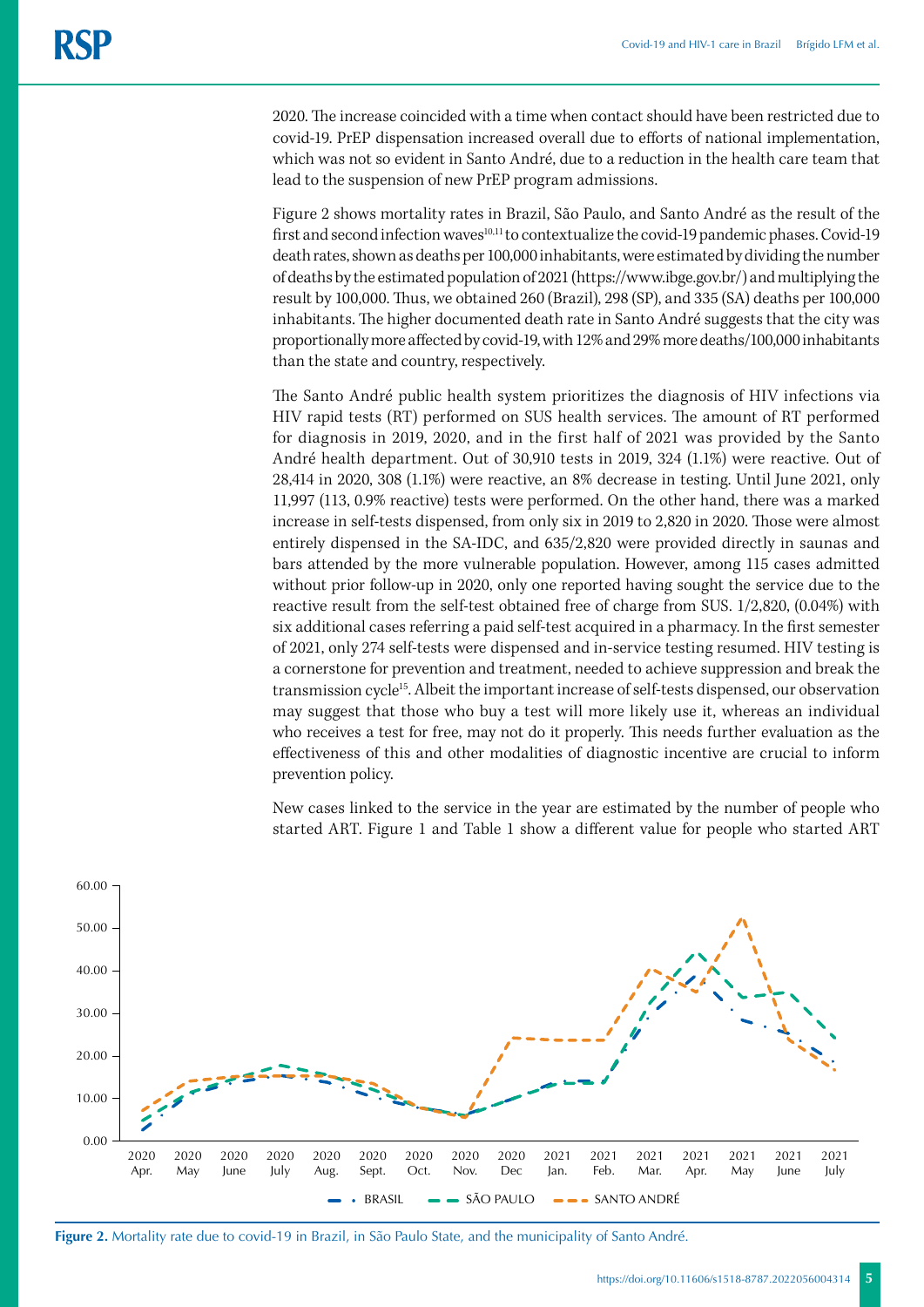than what Table 2 shows, as they used different sources. Santo André has 1.5% (n = 2,644) of PLWH linked in the SA-IDC, and 1.6% (n = 723,889) of the estimated state population in 2021. The SA-IDC, in line with SUS guidelines, does not restrict its services exclusively to residents in Santo André, and even during the greater restriction, it maintained the admission of new diagnoses or transferred cases. The maintained number of patients who started ART in 2020, compared to 2021, reflects this policy, whereas we found a documented reduction of 19.8% in Brazil and 16.4% in SP. The Global Fund's Results Report 2021 confirms the devastating impact of covid-19 on HIV services, including an 11% decline in prevention services and a 22% reduction in HIV treatment initiation<sup>6</sup>.

The proportion of individuals who start ART within a month after collecting their first TCD4 count test (TimeCD4/ART) may be a proxy for how quickly linking to care occurs. Santo André showed faster linking and maintained more than 80% of its patients in 2020, compared with 70% in São Paulo and 64% in Brazil (Table 2). The faster TimeCD4/ART in Santo André reflects an effort started in 2018, which aimed to start treatment within seven days of admission. This policy was not associated to any additional loss to follow-up<sup>16</sup>. With covid-19, we tried to start treatment on the same day, consistent with the fact that in the presence of exposure risk, we prescribe PEP to mitigate the risk of a new infection. Therefore, we could use the same logic for treating quickly to prevent new infections<sup>17</sup>. Worst-case estimates by North American researchers suggest that disruptions in HIV prevention and care during the pandemic may result in a 9% increase in new HIV infections over the next few years18. Monitoring laboratory tools suffered a major temporary interruption during the initial response to the pandemic. For a while, there was no evidence for a decrease in sustained suppression. However, longer follow-up data are needed to assume the durability of ART suppression.

Disparities in the social determinants of health and comorbidities likely have a greater influence on the susceptibility of PLWH to covid-19. PLWH bear a disproportionate burden of alcohol, drug use, and mental health disorders, as well as other structural vulnerabilities, which might increase their risk to both viral infections<sup>19</sup>. According to data from 37 countries, HIV infection is independently associated with an increased 30% risk of death among patients hospitalized with suspected or confirmed SARS-CoV-2 infection<sup>6</sup>. These inequalities in confronting covid-19 should not repeat what happened with Aids. Similar imbalances are emerging and repeating mistakes will be unforgivable. Vaccine disparities are the clearest evidence of this gap. The richest countries must act now to ensure that no one is left behind in the coronavirus vaccine rollout<sup>20</sup>.

Although official Brazilian data show stability in retention and viral suppression of PLWH, careful monitoring in the coming years will be necessary, due to the impoverishment the country is experiencing amid a disruption of social public policies<sup>21</sup>, essential for a robust health system. Priorities cannot be neglected, and managers need to use science creatively, adapting the response to local challenges.

### **REFERENCES**

- 1. World Health Organization. Timeline: WHO's COVID-19 response. Geneva (CH): WHO; 2020 [cited 2021 Jul 31]. Available from: [https://www.who.int/emergencies/diseases/novel](about:blank)[coronavirus-2019/interactive-timeline#](about:blank)!
- 2. World Health Organization. Coronavirus (COVID-19) Dashboard. Geneva (CH): WHO; 2021 [cited 2021 Jul 31]. Available from: [https://covid19.who.int/](about:blank)
- 3. Kerr LRFS, Kendall C, Almeida RLF, Ichihara MY, Aquino EML, Silva AAM, et al. COVID-19 in northeast Brazil: first year of the pandemic and uncertainties to come. Rev Saude Publica. 2021;55:35. https://doi.org/10.11606/s1518-8787.2021055003728
- 4. World Health Organization. Global HIV Programme. Geneva (CH): WHO: 2020 [cited 2021 Aug 1]. Available from: https://www.who.int/teams/global-hiv-hepatitis-and-stis-programmes/hiv/ strategic-information/hiv-data-and-statistics